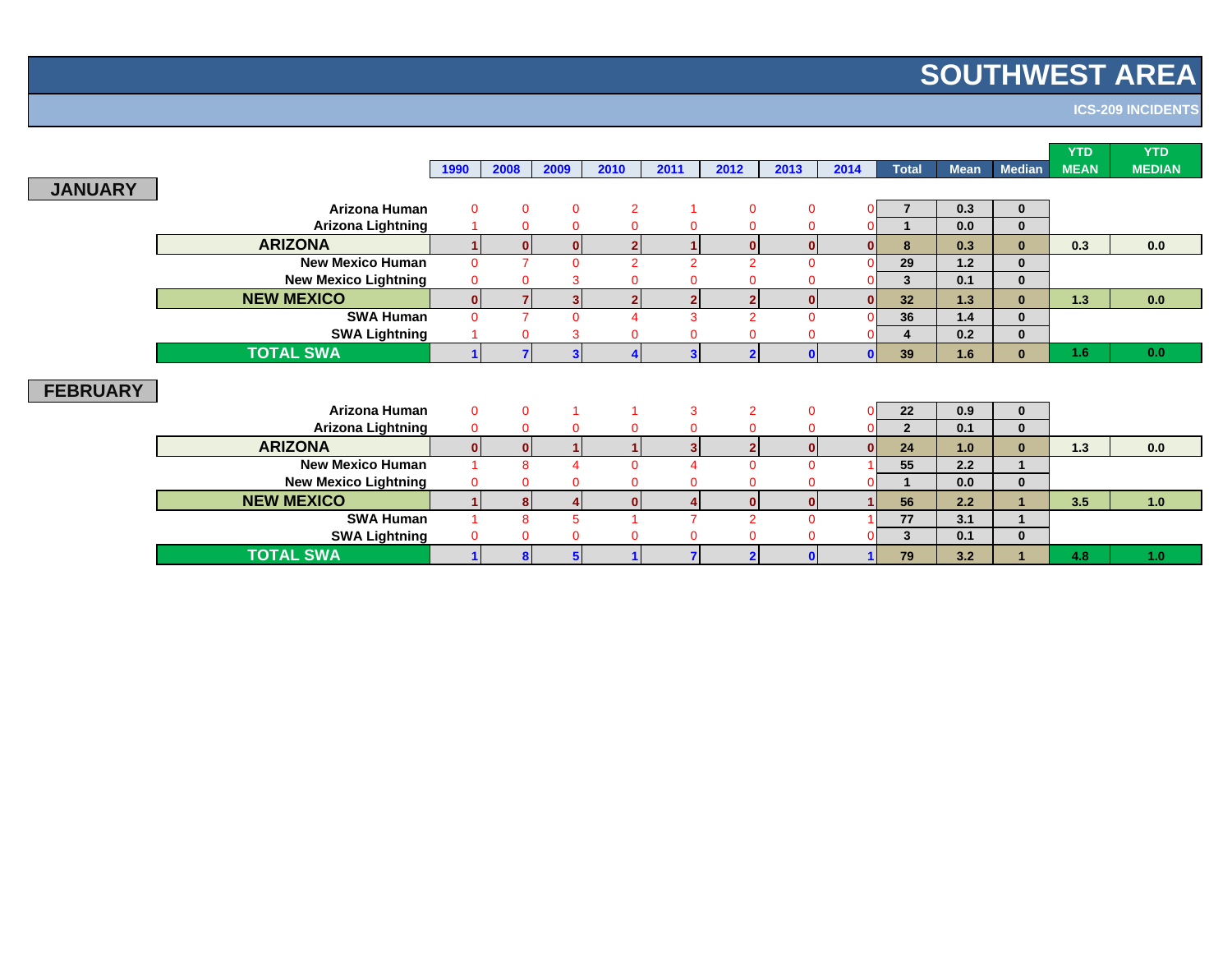## **FIRE SEASON MONTHS**

#### **MARCH**

**APRIL**

| Arizona Human               | $\Omega$       | $\overline{2}$  |                |                | 5           | 3              | $\overline{2}$ |    | 40             | 1.6 | 1              |      |      |
|-----------------------------|----------------|-----------------|----------------|----------------|-------------|----------------|----------------|----|----------------|-----|----------------|------|------|
| <b>Arizona Lightning</b>    | $\mathbf{0}$   | 0               | 0              |                | $\Omega$    | 0              | 0              |    | 1              | 0.0 | $\mathbf{0}$   |      |      |
| <b>ARIZONA</b>              | $\mathbf{0}$   |                 |                |                | 5           | $\mathbf{R}$   | $\overline{2}$ |    | 41             | 1.6 | 2 <sup>1</sup> | 2.9  | 2.0  |
| <b>New Mexico Human</b>     | 3              | 10              | 6              |                | 11          | $\Omega$       | $\Omega$       |    | 87             | 3.5 | $\overline{2}$ |      |      |
| <b>New Mexico Lightning</b> | $\overline{0}$ | ი               | $\Omega$       |                | $\Omega$    | $\Omega$       | ი              |    | $\overline{7}$ | 0.3 | $\mathbf{0}$   |      |      |
| <b>NEW MEXICO</b>           | $\mathbf{3}$   | 10 <sup>1</sup> | 6              | Δ              | 11          | ΩI             | $\bf{0}$       |    | 94             | 3.8 | 3              | 7.3  | 4.0  |
| <b>SWA Human</b>            | 3              | 12              | 13             | 5.             | 16          | 3              | $\overline{2}$ |    | 127            | 5.1 | 3              |      |      |
| <b>SWA Lightning</b>        | $\Omega$       | 0               | $\overline{0}$ | 0              | $\Omega$    | $\Omega$       | 0              |    | 8              | 0.3 | $\mathbf{0}$   |      |      |
| <b>TOTAL SWA</b>            |                | 12              | 13             |                | 16          |                |                |    | 135            | 5.4 | 3 <sup>1</sup> | 10.2 | 4.0  |
| Arizona Human               | $\overline{2}$ |                 | 2              | $\Omega$       | 3           | $\overline{2}$ | $\overline{2}$ | ঽ  | 70             | 2.8 | $\overline{2}$ |      |      |
| <b>Arizona Lightning</b>    | $\overline{0}$ | 0               |                | 0              | $\Omega$    | $\Omega$       | $\overline{0}$ |    | 14             | 0.6 | $\mathbf{0}$   |      |      |
| <b>ARIZONA</b>              |                |                 |                |                | 3           |                |                |    | 84             | 3.4 | 3              | 7.2  | 3.0  |
| <b>New Mexico Human</b>     | $\mathcal{P}$  | 10              | 10             |                | 27          | 3              |                |    | 123            | 4.9 | 3              |      |      |
| <b>New Mexico Lightning</b> |                | $\Omega$        | $\overline{2}$ | $\overline{c}$ | $\Omega$    | 3              | 0              |    | 25             | 1.0 | $\mathbf{0}$   |      |      |
| <b>NEW MEXICO</b>           |                | 10 <sup>1</sup> | 12             | 3              | 27          | 61             |                | 3  | 148            | 5.9 | 3              | 13.2 | 6.0  |
| <b>SWA Human</b>            | $\overline{4}$ | 17              | 12             |                | 30          | 5              | 3              | 6  | 193            | 7.7 | 5              |      |      |
| <b>SWA Lightning</b>        |                | $\mathbf{0}$    | 3              |                | $\mathbf 0$ | 3              | 0              |    | 39             | 1.6 | $\mathbf{0}$   |      |      |
| <b>TOTAL SWA</b>            |                | 17              | 15             |                | 30          |                |                | 10 | 232            | 9.3 | 6              | 16.2 | 10.0 |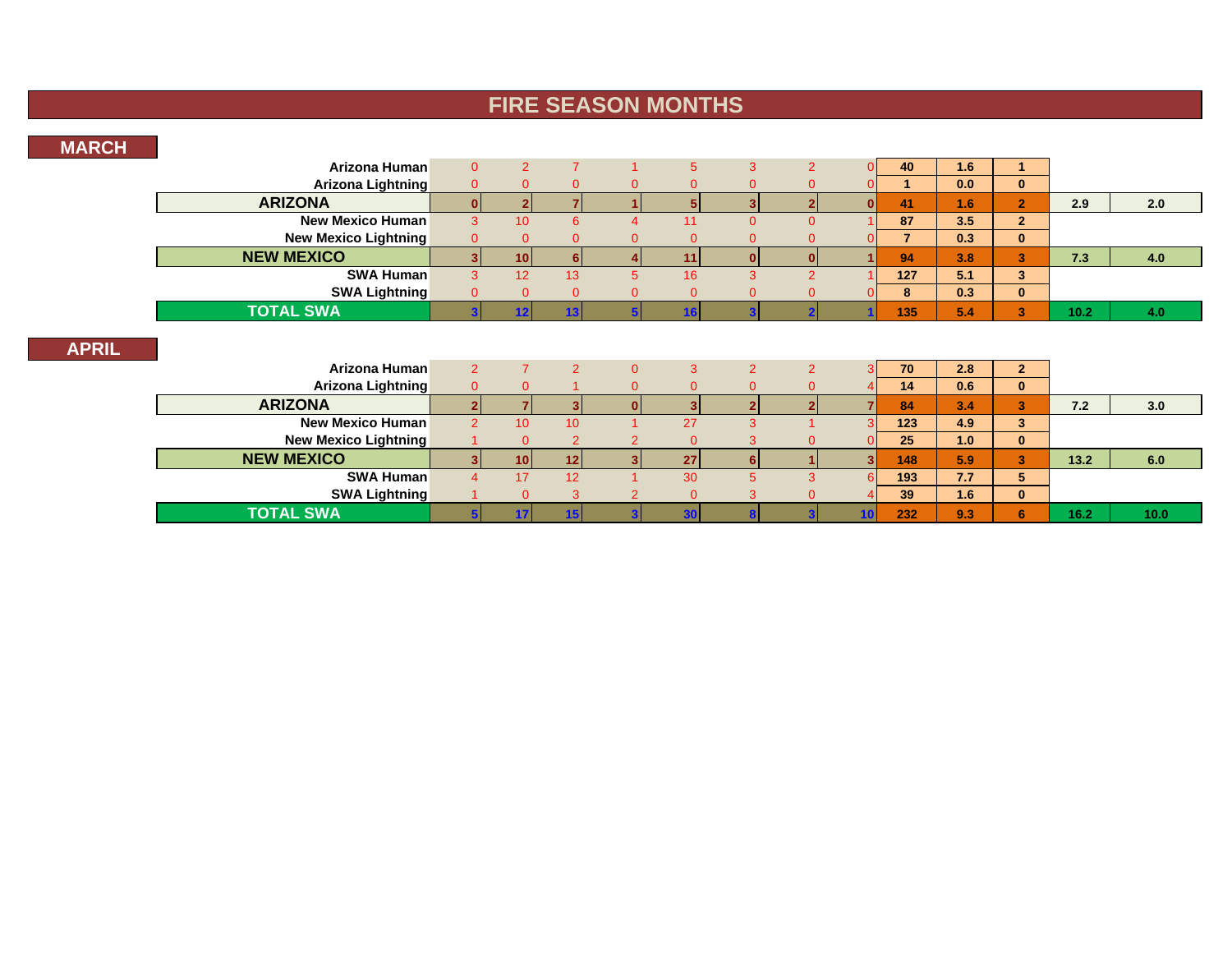| Arizona Human               | $\overline{2}$  | 3               | 3                     | 3                        | 11              | 5             | $\overline{4}$ | 6                       | 158 | 6.3    | 5 <sup>5</sup> |      |      |
|-----------------------------|-----------------|-----------------|-----------------------|--------------------------|-----------------|---------------|----------------|-------------------------|-----|--------|----------------|------|------|
| <b>Arizona Lightning</b>    | $\mathbf{0}$    |                 | 10                    | $\Omega$                 | $\Omega$        | 2             | $\Omega$       | 5                       | 51  | 2.0    |                |      |      |
| <b>ARIZONA</b>              | $\mathbf{2}$    |                 | 13                    | 3                        | 11              |               |                | 11                      | 209 | 8.4    | $\overline{7}$ | 14.6 | 12.0 |
| <b>New Mexico Human</b>     | 2               |                 |                       |                          | 23              | $\Omega$      | 2              | 2                       | 83  | 3.3    | $\overline{1}$ |      |      |
| <b>New Mexico Lightning</b> | $\overline{0}$  | 3               | 5                     | 5                        |                 | 2             | 0              |                         | 93  | 3.7    | $\overline{2}$ |      |      |
| <b>NEW MEXICO</b>           |                 | 10 <sup>1</sup> | 6                     | 6                        | 24              | 2             | $\mathbf{P}$   | $\overline{\mathbf{z}}$ | 176 | 7.0    | 4              | 20.2 | 11.0 |
| <b>SWA Human</b>            | 4               | 10 <sup>1</sup> | $\boldsymbol{\Delta}$ | Δ                        | 34              | 5             | 6              | 8                       | 241 | 9.6    | 8              |      |      |
| <b>SWA Lightning</b>        | $\Omega$        | 4               | 15                    | 5                        |                 |               | 0              |                         | 144 | 5.8    | 4              |      |      |
| <b>TOTAL SWA</b>            |                 |                 | 19                    | $\bullet$                | 35              |               |                | 13                      | 385 | 15.4   | 10             | 34.9 | 20.0 |
|                             |                 |                 |                       |                          |                 |               |                |                         |     |        |                |      |      |
|                             |                 |                 |                       |                          |                 |               |                |                         |     |        |                |      |      |
| Arizona Human               | $\overline{7}$  | 6               | $\overline{4}$        | 5                        | 10 <sup>1</sup> | 5             | 5              | $\mathcal{D}$           | 223 | 8.9    | $\overline{7}$ |      |      |
| <b>Arizona Lightning</b>    | 10 <sup>°</sup> | 9               | 5                     | 6                        | $\overline{2}$  | 9             |                |                         | 172 | 6.9    | 5 <sup>5</sup> |      |      |
| <b>ARIZONA</b>              | 17              | 15              | 9                     | 11                       | 12              | 14            | 9              |                         | 395 | 15.8   | 12             | 30.4 | 24.0 |
| <b>New Mexico Human</b>     | 3               |                 | 3                     | $\overline{\phantom{a}}$ | 15              | $\mathcal{P}$ | $\Omega$       |                         | 90  | 3.6    | 3 <sup>2</sup> |      |      |
| <b>New Mexico Lightning</b> | 18              | 24              | 14                    | 9                        | 18              |               | 3              |                         | 271 | 10.8   | $\overline{7}$ |      |      |
| <b>NEW MEXICO</b>           | 21              | 31              | 17                    | 16                       | 33              | q             |                |                         | 361 | 14.4   | 9              | 34.7 | 20.0 |
| <b>SWA Human</b>            | 10 <sup>°</sup> | 13              | $\overline{7}$        | 12                       | 25              |               | 5              |                         | 313 | $12.5$ | 11             |      |      |

**TOTAL SWA**

| Arizona Human               | 0  | 0   | $\Omega$        | $\Omega$ | O  |     | 91  | 3.6  |           |      |      |
|-----------------------------|----|-----|-----------------|----------|----|-----|-----|------|-----------|------|------|
| Arizona Lightning           |    | 15  | 10 <sup>°</sup> | 11       |    | 13. | 222 | 8.9  |           |      |      |
| <b>ARIZONA</b>              |    | 151 | 10 I            | 11       |    | 13  | 313 | 12.5 | <b>10</b> | 43.0 | 34.0 |
| <b>New Mexico Human</b>     | 0. | 0   |                 |          |    |     | 12  | 0.5  | 0         |      |      |
| <b>New Mexico Lightning</b> |    | 13  | 2               | 27       |    |     | 149 | 6.0  | 4         |      |      |
| <b>NEW MEXICO</b>           |    | 13  |                 | 29       |    |     | 161 | 6.4  | 4         | 41.1 | 24.0 |
| <b>SWA Human</b>            | 0  |     |                 |          |    |     | 103 | 4.1  |           |      |      |
| <b>SWA Lightning</b>        |    | 28  | 12              | 38       | 11 | 16. | 371 | 14.8 | 11        |      |      |
| <b>TOTAL SWA</b>            |    |     |                 |          |    |     | 474 | 19.0 | 12        | 84.1 | 58.0 |

**SWA Lightning** <sup>28</sup> <sup>33</sup> <sup>19</sup> <sup>15</sup> <sup>20</sup> <sup>16</sup> <sup>7</sup> <sup>5</sup> **443 17.7 15**

**38 46 26 27 45 23 12 7 756 30.2 26 65.1 46.0**

т,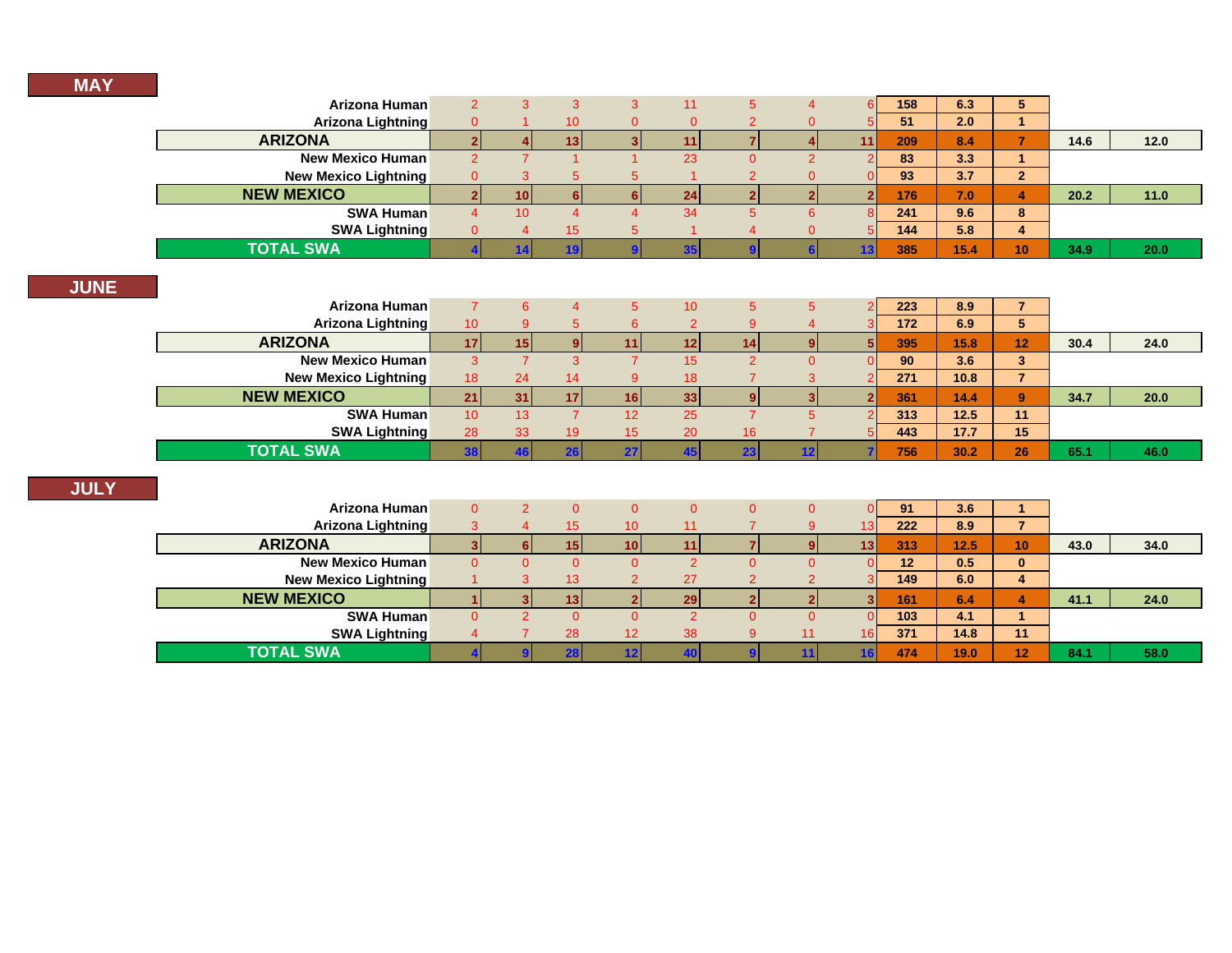### **AUGUST**

|                  | Arizona Human               | $\Omega$       | $\Omega$     | $\overline{2}$ | $\overline{0}$           |              | 3              | $\Omega$ |          | 29  | 1.2  | $\mathbf{0}$ |      |      |
|------------------|-----------------------------|----------------|--------------|----------------|--------------------------|--------------|----------------|----------|----------|-----|------|--------------|------|------|
|                  | <b>Arizona Lightning</b>    | $\overline{0}$ |              | 11             |                          | 18           |                |          |          | 157 | 6.3  | 4            |      |      |
|                  | <b>ARIZONA</b>              | $\Omega$       |              | 13             |                          | 19           | 10             | 5.       |          | 186 | 7.4  | 5.           | 50.4 | 39.0 |
|                  | <b>New Mexico Human</b>     | $\Omega$       | $\Omega$     | $\Omega$       | $\Omega$                 | $\Omega$     | $\Omega$       | $\Omega$ |          |     | 0.0  | $\mathbf{0}$ |      |      |
|                  | <b>New Mexico Lightning</b> | $\overline{0}$ |              | 6              | $\overline{\mathcal{L}}$ | 21           | $\overline{2}$ |          |          | 76  | 3.0  |              |      |      |
|                  | <b>NEW MEXICO</b>           | $\Omega$       |              |                | 2                        | 21           |                | $\Omega$ |          | 77  | 3.1  |              | 44.2 | 25.0 |
|                  | <b>SWA Human</b>            | $\Omega$       | $\Omega$     | $\overline{2}$ | $\overline{0}$           |              | $\mathbf{3}$   | $\Omega$ |          | 30  | 1.2  | $\mathbf{0}$ |      |      |
|                  | <b>SWA Lightning</b>        | $\Omega$       |              | 17             | $6^{\circ}$              | 39           | 9              |          |          | 233 | 9.3  | 6            |      |      |
|                  | <b>TOTAL SWA</b>            |                |              |                |                          |              | 12             |          |          | 263 | 10.5 | 6            | 94.6 | 64.0 |
| <b>SEPTEMBER</b> |                             |                |              |                |                          |              |                |          |          |     |      |              |      |      |
|                  | Arizona Human               | $\overline{0}$ | $\mathbf{0}$ | $\overline{0}$ | $\mathbf 0$              | $\Omega$     |                | $\Omega$ | $\Omega$ | 11  | 0.4  | $\bf{0}$     |      |      |
|                  | <b>Arizona Lightning</b>    | $\overline{2}$ |              | 3              |                          |              |                |          | $\Omega$ | 24  | 1.0  |              |      |      |
|                  | <b>ARIZONA</b>              | 2              |              |                |                          |              |                | n        |          | 35  | 1.4  |              | 51.8 | 40.0 |
|                  | <b>New Mexico Human</b>     | $\Omega$       | $\Omega$     | $\Omega$       |                          | $\Omega$     | $\Omega$       | $\Omega$ | $\Omega$ | 11  | 0.4  | $\bf{0}$     |      |      |
|                  | <b>New Mexico Lightning</b> | $\mathbf{0}$   |              |                | $\Omega$                 | $\Omega$     |                |          | $\Omega$ | 21  | 0.8  | $\bf{0}$     |      |      |
|                  | <b>NEW MEXICO</b>           | $\mathbf{0}$   | n            |                |                          | $\mathbf{0}$ | n              | 0        | 0        | 32  | 1.3  | $\mathbf{0}$ | 45.5 | 25.0 |
|                  | <b>SWA Human</b>            | $\Omega$       | $\Omega$     | $\Omega$       |                          | $\Omega$     |                |          | n        | 22  | 0.9  | $\mathbf{0}$ |      |      |
|                  | <b>SWA Lightning</b>        |                |              |                |                          |              |                |          | 0        | 45  | 1.8  |              |      |      |
|                  | <b>TOTAL SWA</b>            |                |              |                |                          |              |                |          |          | 65  | 2.7  | $\mathbf{2}$ | 97.3 | 66.0 |